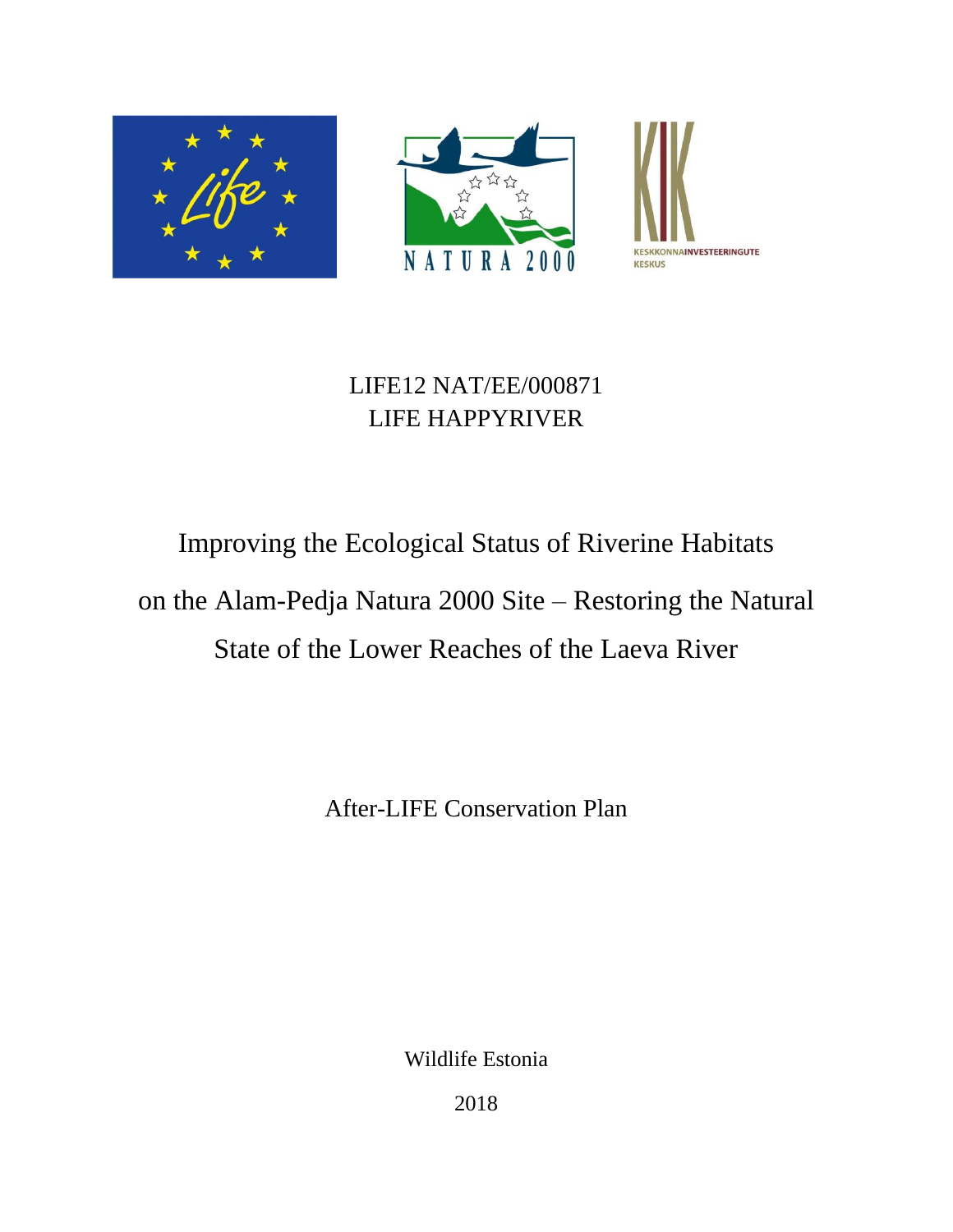# <span id="page-1-0"></span>**CONTENT**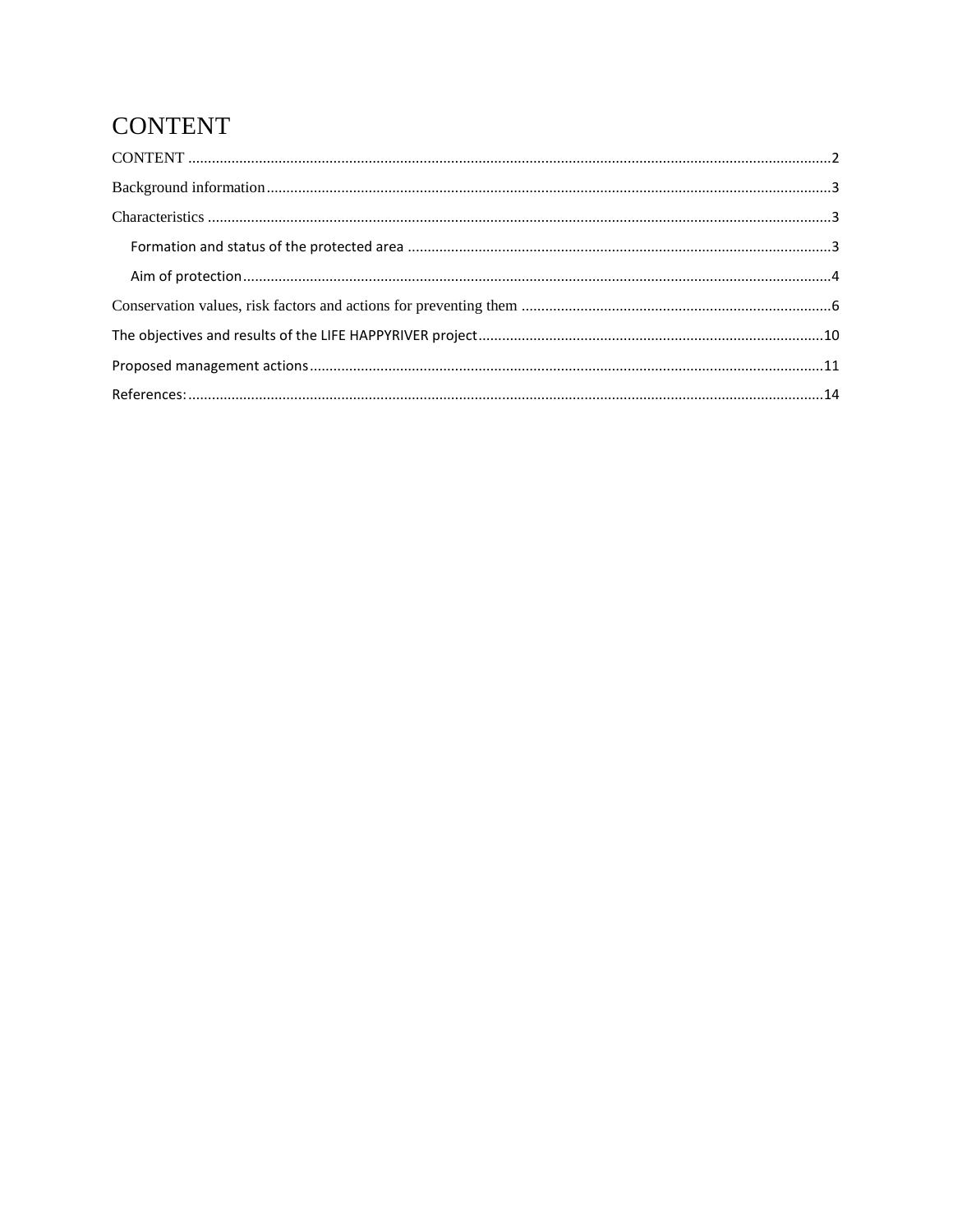### <span id="page-2-0"></span>BACKGROUND INFORMATION

This work has been compiled by Wildlife Estonia as an independent part of the final report of the project funded by the European Union LIFE+ Programme and the Environmental Investment Centre (hereinafter referred to as the project). The plan describes the results of the project and makes recommendations for organising the protection of watercourses, waterbodies of alluvial meadows, and aquatic fauna of the Alam-Pedja Natura 2000 bird site and the special area of conservation (hereinafter referred to as the Alam-Pedja Natura 2000 site) and for ensuring the sustainability of the project's results. The data collected, and analyses carried out during this project can be used for designing area management plans, as well as for the development of action plans for the conservation of several protected species.

## <span id="page-2-1"></span>**CHARACTERISTICS**

#### <span id="page-2-2"></span>FORMATION AND STATUS OF THE PROTECTED AREA

The Alam-Pedja Nature Reserve was established in 1994 by a regulation of the Government of the Republic of Estonia (RT I 1994, 15, 250). Protected area has increased from 26,000 hectares to 34,671.2 hectares since its creation. Alam-Pedja is enlisted as a bird site [Environmental Register (hereinafter ER) code RAH0000123, international code EE0080374] and as a special area of conservation (ER code RAH0000577, international code EE0080374) of the Natura 2000 network; it is in Central Estonia, north-east of Lake Võrtsjärv (Figure 1).



Figure 1. Alam-Pedja Natura 2000 site and LIFE Happyriver project area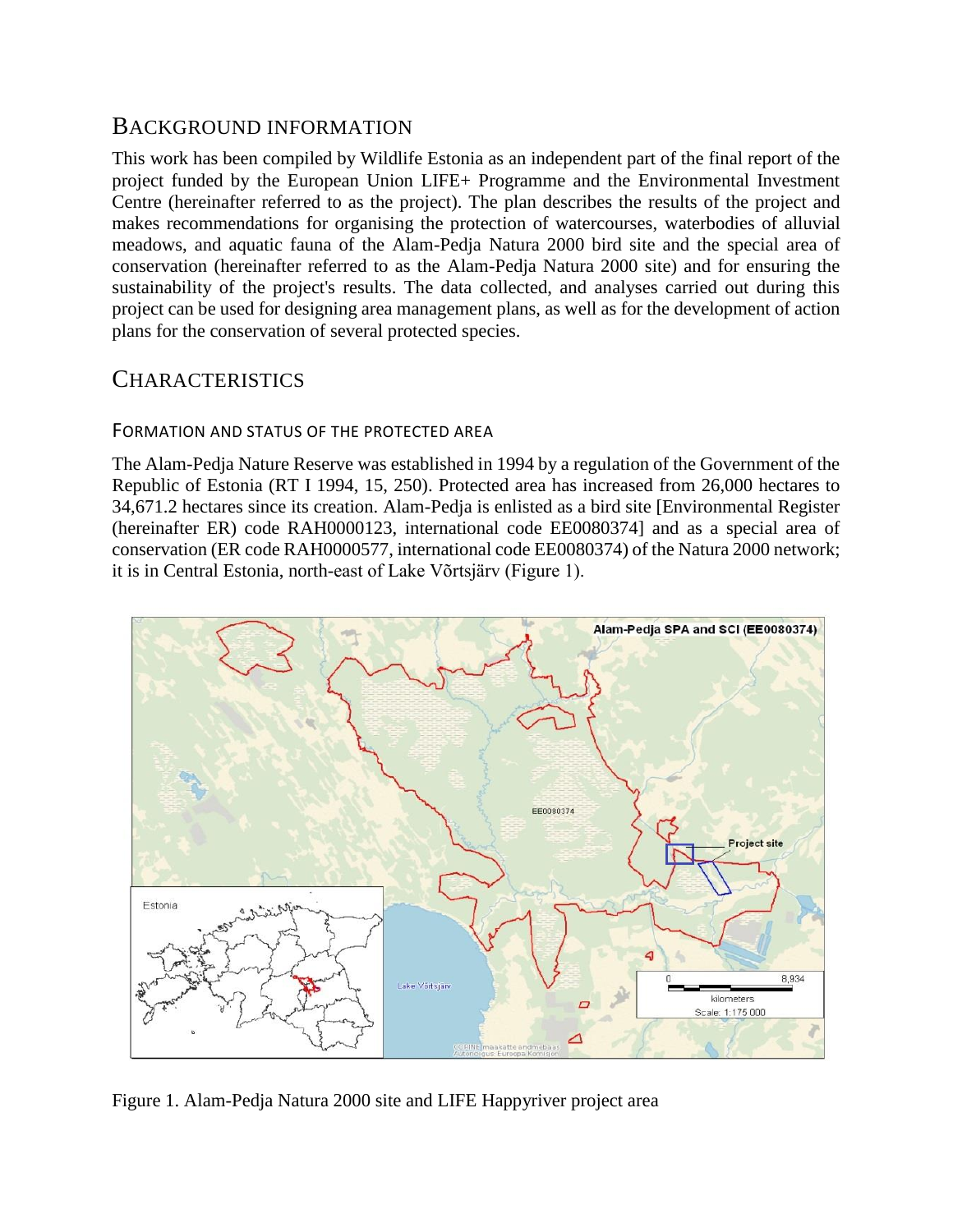The first Alam-Pedja Nature Reserve Protection Policy was approved by Regulation No. 92 of 1995 of the Government of the Republic of Estonia. (RT I 1995, 30, 381). The current regulation was last updated on May 18, 2007 by Regulation No. 153 (RT I 2007, 38, 273).

The Management Plan of the Alam-Pedja Natura 2000 site for the period 2016–2025 was approved by Decree No. 1-4.2/15/363 of the Director General of the Environmental Board on August 11, 2015.

Due to high species and habitat richness, the site has been protected under the most important international conventions and directives: it is a Ramsar Site (June 17, 1997), meaning it is a wetland site of international importance under the Ramsar Convention, it is also a bird site and a special area of conservation of the Natura 2000 network (August 5, 2004), and a bird area of international importance (IBA , BirdLife).

#### <span id="page-3-0"></span>AIM OF PROTECTION

The significance of the Alam-Pedja Natura 2000 lies in the protection of many collected natural areas with low human impact that provide habitat for numerous protected species. The value of Alam-Pedja Nature Reserve lies in the fact that it is a single landscape complex of bogs, forests, alluvial meadows and rivers surrounded by intensively managed agricultural and forest areas. Bogs and bog woodlands cover about 72% of the protected area. Alluvial forests, riparian forests and swamp forests grow on 18% of the territory, ruderal and cultivated plants, and alluvial meadows and grasslands cover 11% of the protected area (Paal, 1997). About 30,700 hectares of the reserve have been designated as Annex I habitat types of the Habitats Directive. The network of rivers running through the protected area connects Lake Peipus and Lake Võrtsjärv and is unique both in Estonia and in Europe.

The species associated with the waterbodies listed in Annex II to the Habitats Directive are protected in the area: thick shelled river mussel (*Unio crassus*), pond bat (*Myotis dasycneme*), asp (*Aspius aspius*) that are also category II protected species; as well as spined loach (*Cobitis taenia*), European bullhead (*Cottus gobio*), European weatherfish (*Misgurnus fossilis*) and otter (Lutra lutra) that are also category III protected species. In addition, habitat types listed in Annex I to the Habitats Directive are also protected: rivers and streams (here and hereinafter Habitats Directive habitat code in brackets; 3260), dry heaths (4030), species-rich grasslands on noncalcareous soils (\*6270), alluvial plains (6450), lowland hay meadows (*Alopecurus pratensis, Sanguisorba officinalis*) (6510), wooded meadows (\*6530), raised bogs (\*7110), degraded raised bogs still capable of regeneration (7120), transition mires and quaking bogs (7140), depressions on peat substrates of the Rhynchosporion (7150), species-rich mires (7230), old natural forests (\*9010), old deciduous forests (\*9020), spruce forests rich in grasses (9050), swamping forests and deciduous swamp forests (\*9080), transition mire woodlands and bog woodlands (\*91D0), swamp forests on flood plains (\*91E0), deciduous riparian forests (91F0).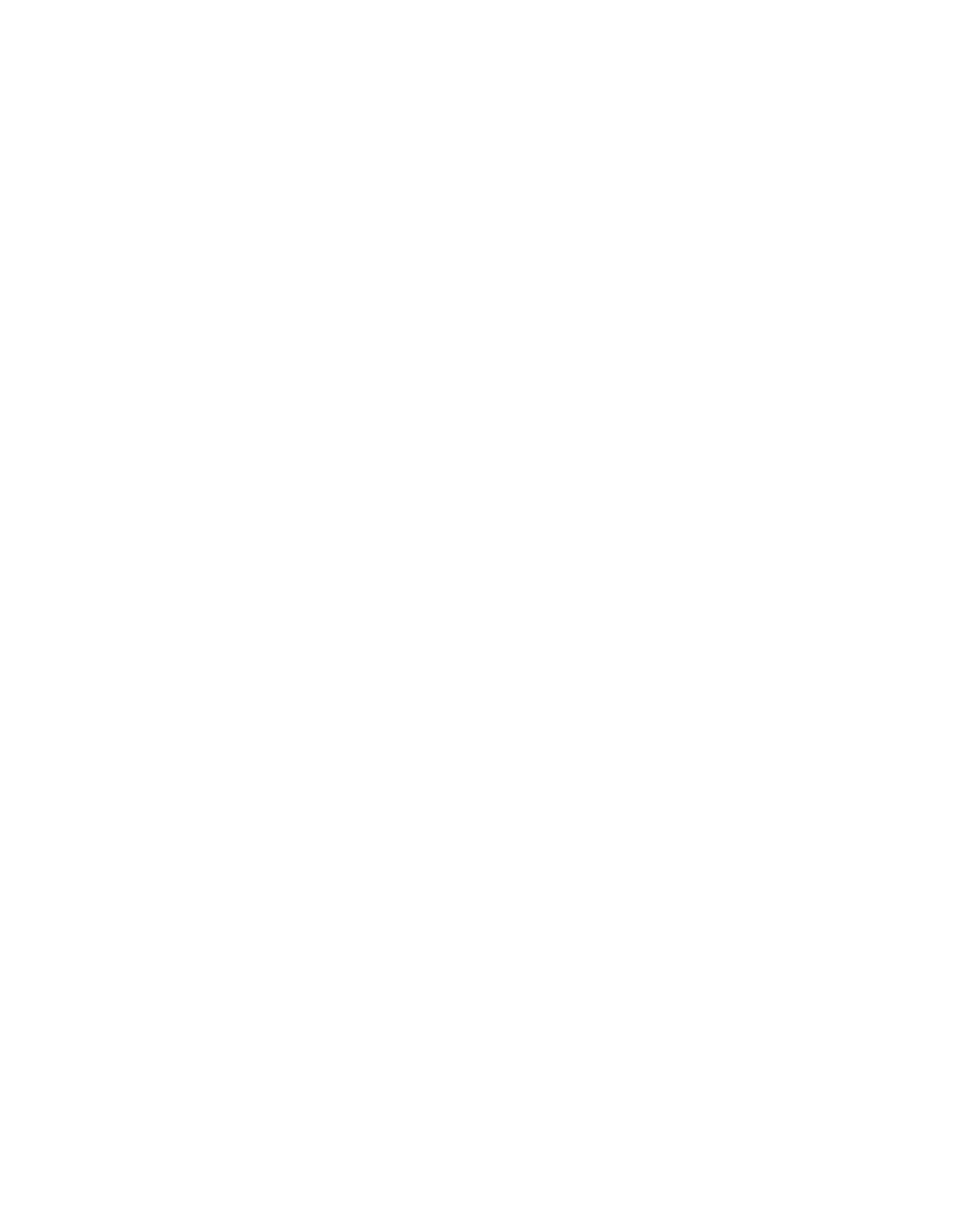# CONSERVATION VALUES, RISK FACTORS AND ACTIONS FOR PREVENTING THEM **TABLE 1. LIFE HAPPYRIVER PROJECT'S PROTECTED AREA TABLE WITH SUMMARISED VALUES**

<span id="page-5-0"></span>

| <b>Value</b>                        | <b>Conservation aim</b><br>$(30 \text{ years})$                                                                                                                                                                                         | <b>Risk factors</b>                                                                                                                                                                                                                                                                                                                                                                                                                                                                                                                                                                                                                                                                                                                 | <b>Measures</b>                                                                                                                                                                                                                                                                                                                                                                                                                                                                                                                                                            | <b>Expected results</b><br>(10)                                                                                                                                                               |
|-------------------------------------|-----------------------------------------------------------------------------------------------------------------------------------------------------------------------------------------------------------------------------------------|-------------------------------------------------------------------------------------------------------------------------------------------------------------------------------------------------------------------------------------------------------------------------------------------------------------------------------------------------------------------------------------------------------------------------------------------------------------------------------------------------------------------------------------------------------------------------------------------------------------------------------------------------------------------------------------------------------------------------------------|----------------------------------------------------------------------------------------------------------------------------------------------------------------------------------------------------------------------------------------------------------------------------------------------------------------------------------------------------------------------------------------------------------------------------------------------------------------------------------------------------------------------------------------------------------------------------|-----------------------------------------------------------------------------------------------------------------------------------------------------------------------------------------------|
| <b>Rivers and streams</b><br>(3260) | Habitat type 3260<br>(rivers and streams)<br>has survived in a<br>favourable state "A" on<br>at least 485 ha.                                                                                                                           | • The process of oxbow lake isolation<br>continues. This damages fish fauna, in<br>particular due to the loss of spawning<br>grounds, but also as a result of mass die-off<br>events caused by oxygen deficiency and<br>because there is no possibility of leaving the<br>area.<br>• Chopped hay from alluvial meadows<br>enters the river. When chopped hay from<br>alluvial meadows enters the river, it may<br>negatively impact the rivers and fish fauna<br>(juvenile fish), but so far there is no<br>research that supports this or shows<br>otherwise.<br>• The movement of fish from the river to<br>the spawning grounds on alluvial meadows<br>and back into the river is limited by reed<br>strips. Fish fail to spawn. | . Open the mouths of oxbow lakes and<br>keep them open. In this way, fish<br>migration opportunities are improved and<br>water exchange takes place, which will<br>improve the quality of water.<br>• Continue hydro-chemical monitoring of<br>the Emajõgi River within the framework of<br>the national program.<br>• Removal of reed strip from the areas<br>that connect spawning grounds with the<br>river.                                                                                                                                                            | Habitat type 3260<br>(rivers and<br>streams) has<br>survived in a<br>favourable state<br>"A" on at least<br>485 ha. The<br>natural<br>streambed of the<br>Karisto Brook has<br>been restored. |
| Alluvial meadows<br>(6450)          | Habitat type 6450 is<br>represented on 3,835<br>ha and the status<br>continues to be graded<br>as "A". 2,000-2,300 ha<br>of alluvial meadows<br>have been restored<br>and are annually<br>managed or managed<br>at a suitable interval. | • The volume of management and<br>restoration work depends on funding and<br>on the interest from managers, which<br>determines, irrespective of the needs, on<br>how large of an area semi-natural<br>communities can be managed. Human<br>population density in the protected area is<br>low; therefore, the contribution of locals to<br>the management of meadows is low.<br>• Weather conditions. In years that are<br>rainy or when large floods occur, it is not<br>possible to manage all the areas. Mowed<br>hay does not dry, and it cannot be collected.<br>A layer of old hay builds up in areas that                                                                                                                   | • Motivating grant applicants to<br>manage/restore alluvial meadows.<br>· Immediate (first in line) management of<br>the meadows that have been left<br>unmanaged due to excessive water upon<br>the arrival of suitable weather conditions.<br>Also, making efforts (policy targeting) in<br>order to be able to modify management<br>based on natural conditions.<br>• Motivating to buy suitable equipment<br>for managing meadows - mowing<br>machines, gyrorake, baler, transportation<br>cart with low ground pressure (e.g., longer<br>contracts for larger areas). | The habitat type<br>is present on<br>3,835 ha and its<br>condition is<br>graded as "A":<br>Targeted<br>management of<br>alluvial meadows<br>is taking place on<br>2,000 hectares.             |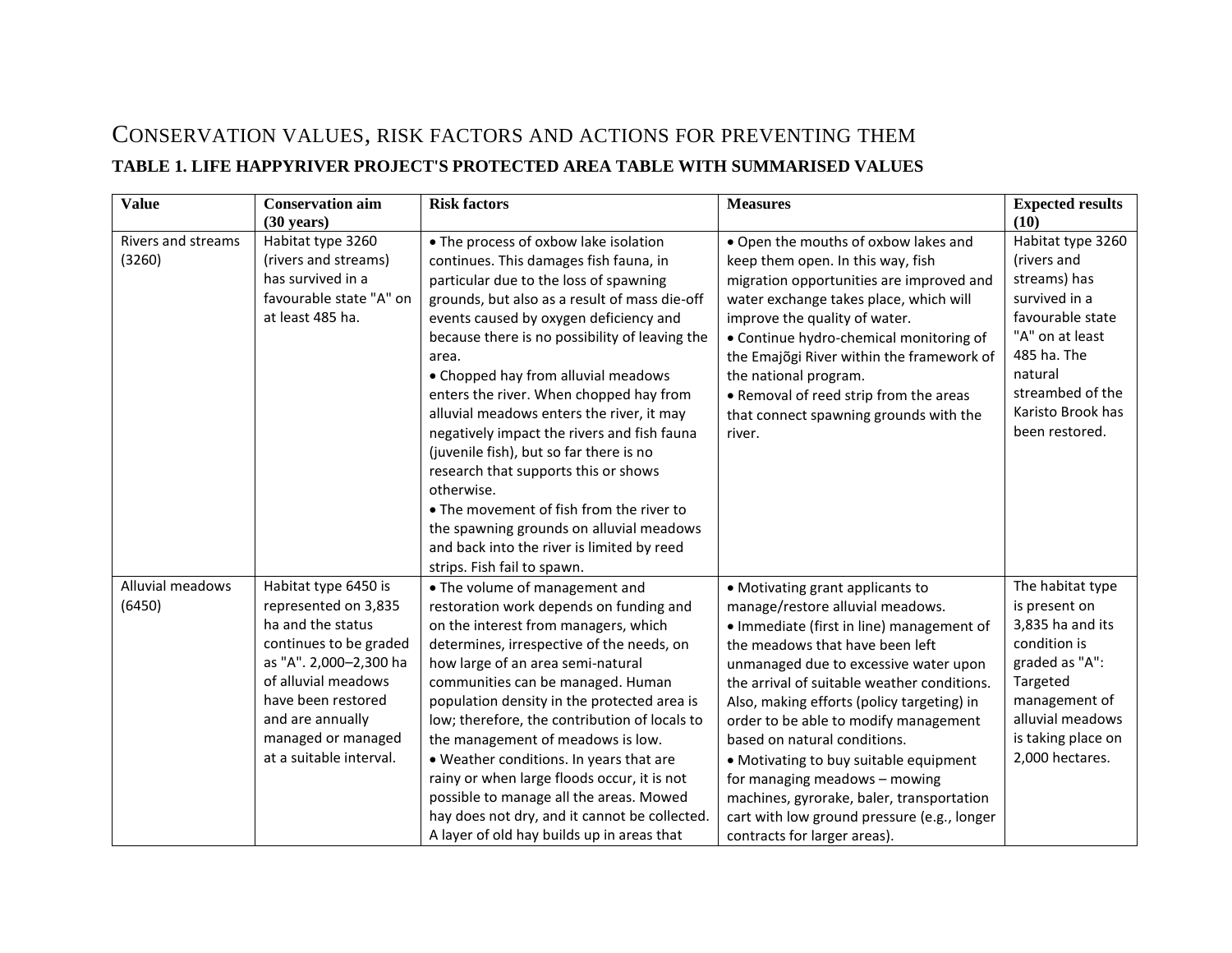| <b>Value</b> | <b>Conservation aim</b> | <b>Risk factors</b>                                                           | <b>Measures</b>                              | <b>Expected results</b> |
|--------------|-------------------------|-------------------------------------------------------------------------------|----------------------------------------------|-------------------------|
|              | $(30 \text{ years})$    |                                                                               |                                              | (10)                    |
|              |                         | haven't been managed in a long time or                                        | • Interacting with potential users of hay    |                         |
|              |                         | where hay has not been collected in a while,                                  | (livestock breeders, heat producers, etc.)   |                         |
|              |                         | making the area a less suitable feeding area                                  | and actively looking for uses for harvested  |                         |
|              |                         | for sandpipers.                                                               | hay. Collaboration with universities and     |                         |
|              |                         | • Absence or lack of suitable management                                      | entrepreneurs involved with researching      |                         |
|              |                         | equipment. Lack of technical equipment                                        | bioenergetic applications of hay and that    |                         |
|              |                         | may begin to curtail management capacity.                                     | are using it in practice (Laboratory of      |                         |
|              |                         | • Because the hay cannot be used                                              | <b>Biochemistry and Environmental</b>        |                         |
|              |                         | anywhere, it is a major obstacle to the                                       | Chemistry of the Estonian University of      |                         |
|              |                         | management of larger areas. Therefore, the                                    | Life Sciences, Institute of Heat Technology  |                         |
|              |                         | focus should be on finding sustainable                                        | of Tallinn University, etc.). Grazing on     |                         |
|              |                         | management options (grazing, using hay for                                    | meadows. This would create an                |                         |
|              |                         | biofuel, biogas production, etc.).                                            | opportunity to manage areas where            |                         |
|              |                         | • Low quality of management work.                                             | mowing is not possible or very               |                         |
|              |                         | Maintenance techniques that are unsuitable                                    | complicated and the problem of finding a     |                         |
|              |                         | include techniques where hay is cut too                                       | use for hay will also be solved.             |                         |
|              |                         | high from the ground $(> 5-7$ cm), hay is not                                 | • Monitoring the success of alluvial         |                         |
|              |                         | collected for a long time, a layer of old hay                                 | meadow management. Design and order          |                         |
|              |                         | builds up. Alluvial meadows therefore                                         | relevant applied research. Research          |                         |
|              |                         | become unsuitable for many sandpipers                                         | projects looking at the effects of alluvial  |                         |
|              |                         | and the populations of many species                                           | meadow management on meadow                  |                         |
|              |                         | communities and bird fauna need to<br>requiring protection suffer.            |                                              |                         |
|              |                         | continue. It is advisable to compare<br>. Uninventoried alluvial meadows that |                                              |                         |
|              |                         | hinder applying for grants                                                    | vegetation diversity indicators of the areas |                         |
|              |                         | • Lack of access roads or bridges or their                                    | where hay was harvested and where it         |                         |
|              |                         | poor condition. In areas with narrower or                                     | was chopped. Also, monitor the impact of     |                         |
|              |                         | unmaintained access roads, transporting                                       | management of floodplains on important       |                         |
|              |                         | hay off the sites is difficult because of the                                 | breeding birds.                              |                         |
|              |                         | risk of machines sinking into the ground. In                                  | . Inventory of alluvial meadows that are     |                         |
|              |                         | the absence of access roads, management                                       | being managed/restored if no previous        |                         |
|              |                         | work cannot be carried out in all priority                                    | inventories of vegetation and meadow         |                         |
|              |                         | areas. This will cause the more remote and                                    | condition exist.                             |                         |
|              |                         | hard-to-reach alluvial meadows to                                             | • Establishing or reconstructing access      |                         |
|              |                         | overgrow.                                                                     | roads to alluvial meadows requiring          |                         |
|              |                         |                                                                               | management/restoration.                      |                         |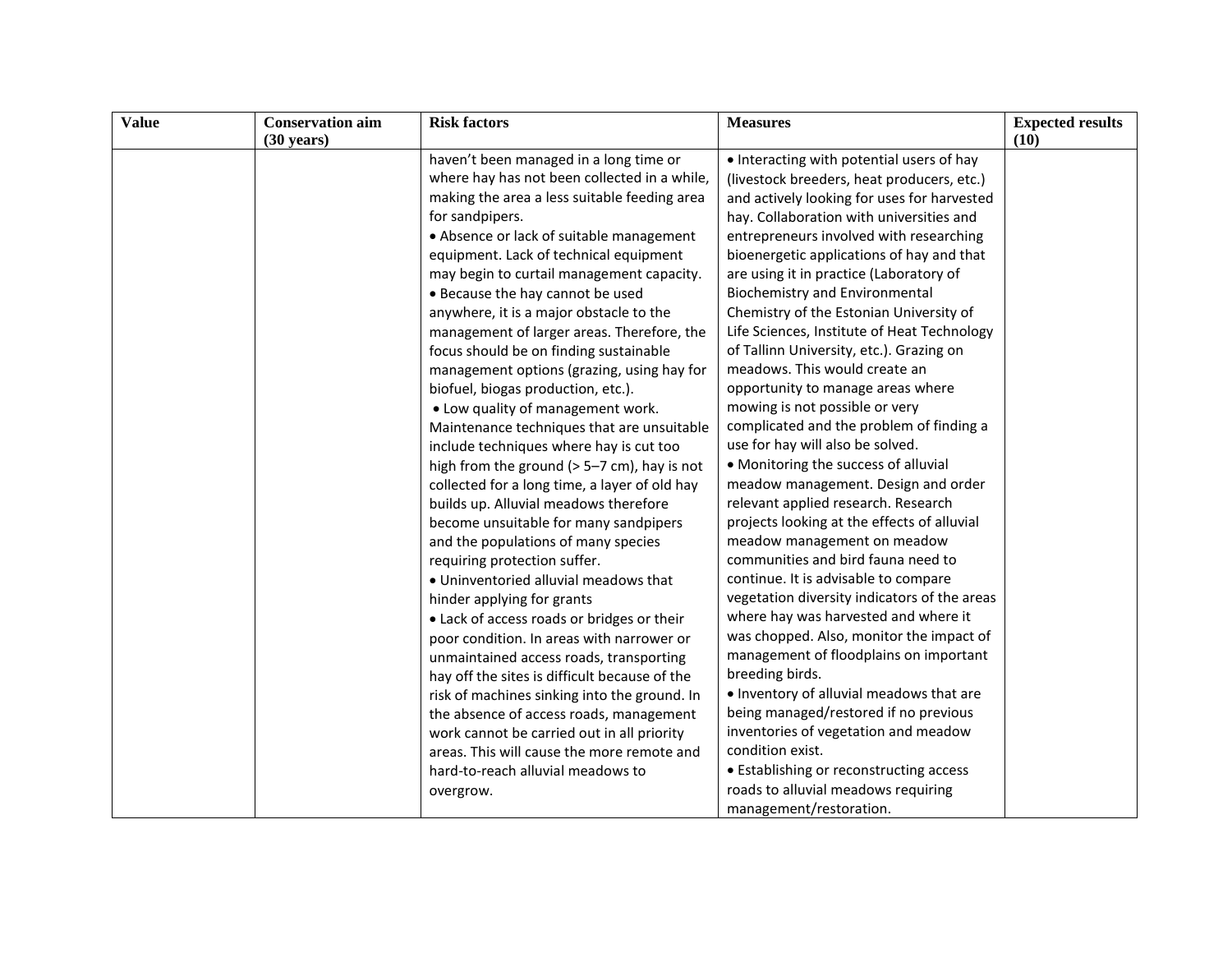| <b>Value</b>                                     | <b>Conservation aim</b><br>$(30 \text{ years})$                           | <b>Risk factors</b>                                                                                                                                                                                                                                                                                                                                                                                                                                                                                                                                                                                                                                                                                                                                                                                                                                             | <b>Measures</b>                                                                                                                                                                                                                                                                                                                                                                                                                                                                                                                                                                                                                                                                                                                                                                                              | <b>Expected results</b><br>(10)                                         |
|--------------------------------------------------|---------------------------------------------------------------------------|-----------------------------------------------------------------------------------------------------------------------------------------------------------------------------------------------------------------------------------------------------------------------------------------------------------------------------------------------------------------------------------------------------------------------------------------------------------------------------------------------------------------------------------------------------------------------------------------------------------------------------------------------------------------------------------------------------------------------------------------------------------------------------------------------------------------------------------------------------------------|--------------------------------------------------------------------------------------------------------------------------------------------------------------------------------------------------------------------------------------------------------------------------------------------------------------------------------------------------------------------------------------------------------------------------------------------------------------------------------------------------------------------------------------------------------------------------------------------------------------------------------------------------------------------------------------------------------------------------------------------------------------------------------------------------------------|-------------------------------------------------------------------------|
| Asp (Aspius aspius)                              | The species continues<br>to exist in the Alam-<br>Pedja Natura 2000 site. | • Deterioration of the physical quality of<br>water bodies. Establishment of migration<br>barriers (e.g., dams), changes to the natural<br>riverbeds of the waterbodies (dredging,<br>channeling, straightening, etc.), sediment<br>diversion into waterbodies.<br>. Worsening of the hydrological regime of<br>waterbodies. Major changes to the water<br>level and discharge that prevent fish<br>migration and successful breeding.<br>• Beaver dams block asp migration routes<br>and thereby reduce reproduction success<br>and the distribution and reproduction of the<br>species.<br>• Reduction in river water quality.<br>Wastewater is discharged into waterbodies,<br>agricultural toxic substances and sediments<br>enter the water.<br>• Catching. Both professional and<br>recreational fishing, as well as illegal fishing<br>are risk factors. | • Preventing activities that damage<br>habitats. The current protection regime<br>should also assure that the risk factor can<br>be avoided.<br>• Prevention of constructing buildings and<br>carrying out work that can have a<br>significant effect on the water level and<br>discharge of waterbodies. The current<br>protection regime should also assure that<br>the risk factor can be avoided.<br>• Removal of beaver dams from habitats<br>and limiting beaver numbers.<br>• Check that no wastewater is discharged<br>directly into waterbodies and that<br>agricultural practices ensure the safe use<br>of chemicals.<br>• Introducing the conservation status and<br>status of the species in order to raise the<br>awareness of fishermen and increasing<br>surveillance in the fishing season. | Species continues<br>to exist in the<br>Alam-Pedja<br>Natura 2000 site. |
| Spined loach<br>(Cobitis taenia)                 | The species continues<br>to exist in the Alam-<br>Pedja Natura 2000 site. | As a result of net fishing, the populations in<br>oxbow lakes are damaged or destroyed.<br>. Habitat damage and destruction. Water<br>quality and waterbody status deteriorates<br>(water quality as well as water regime<br>changes, including changes in water level<br>and discharge and physical obstacles on<br>migration routes).<br>· Distribution data is not available, which<br>makes it difficult to set conservation goals<br>and make management decisions.                                                                                                                                                                                                                                                                                                                                                                                        | • Continued temporal ban on net fishing<br>in oxbow lakes.<br>• Avoiding activities that damage habitats<br>- implementation of the action is possible<br>after specifying the distribution of the<br>species. The current protection regime<br>should also assure that the risk factor can<br>be avoided. • Conducting a study on the<br>distribution and abundance of the species.<br>Take the species into account when<br>coordinating different (development)<br>activities.                                                                                                                                                                                                                                                                                                                            | Species continues<br>to exist in the<br>Alam-Pedja<br>Natura 2000 site. |
| European<br>weatherfish<br>(Misgurnus fossiilis) | Species continues to<br>exist in the Alam-Pedja<br>Natura 2000 site.      | · Distribution data is not available, which<br>makes it difficult to set conservation goals<br>and make management decisions.                                                                                                                                                                                                                                                                                                                                                                                                                                                                                                                                                                                                                                                                                                                                   | • Conducting a survey to explain the<br>distribution and abundance of the species.                                                                                                                                                                                                                                                                                                                                                                                                                                                                                                                                                                                                                                                                                                                           | Species continues<br>to exist in the                                    |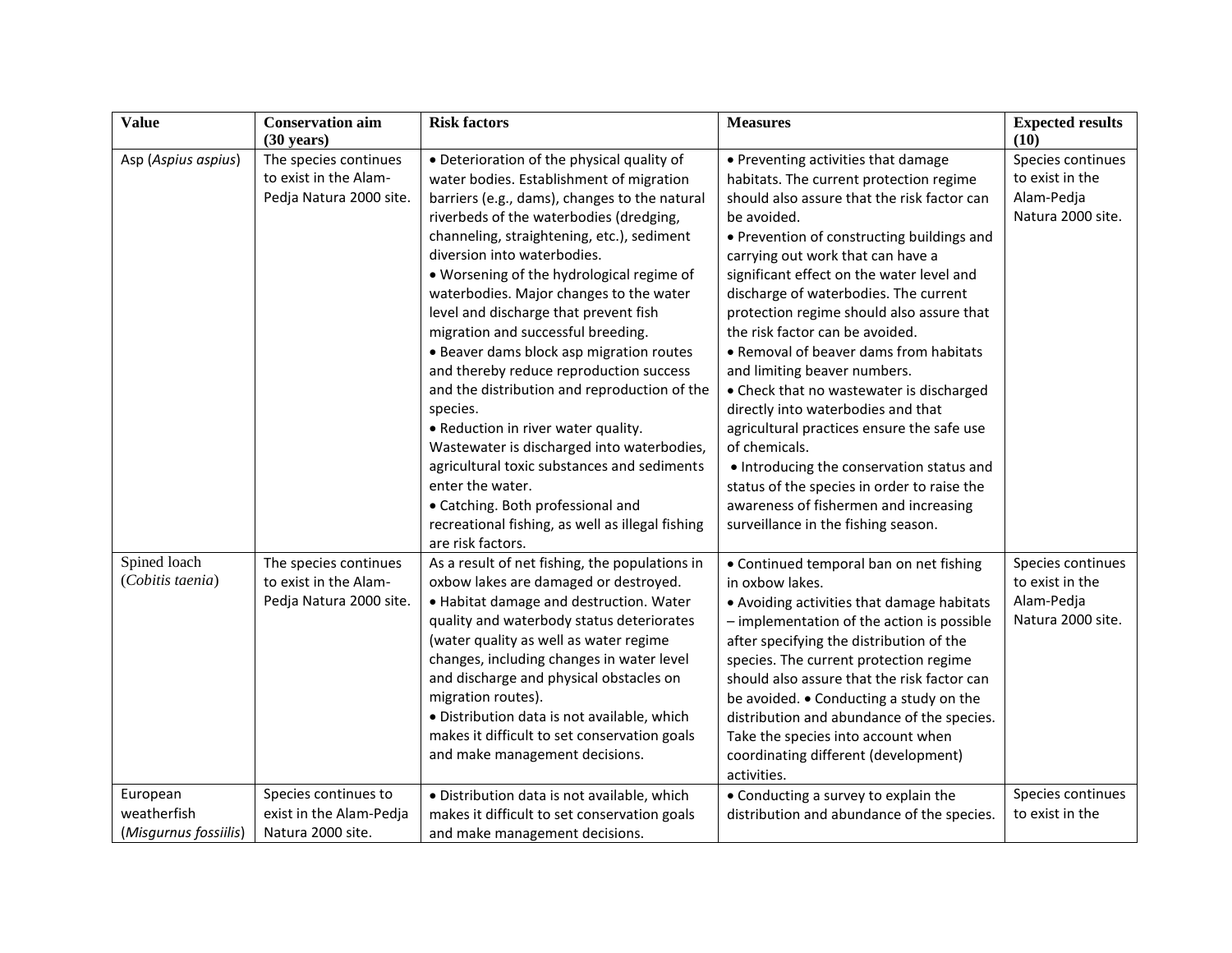| <b>Value</b>                        | <b>Conservation aim</b><br>$(30 \text{ years})$                      | <b>Risk factors</b>                                                                                                                                                                                                                                                                                                                                                           | <b>Measures</b>                                                                                                                                                                                                                                                                                                                                                                                                                                            | <b>Expected results</b><br>(10)                                         |
|-------------------------------------|----------------------------------------------------------------------|-------------------------------------------------------------------------------------------------------------------------------------------------------------------------------------------------------------------------------------------------------------------------------------------------------------------------------------------------------------------------------|------------------------------------------------------------------------------------------------------------------------------------------------------------------------------------------------------------------------------------------------------------------------------------------------------------------------------------------------------------------------------------------------------------------------------------------------------------|-------------------------------------------------------------------------|
|                                     |                                                                      | As a result of net fishing, the populations in<br>oxbow lakes are damaged or destroyed.<br>• Destruction of habitats, in particular due<br>to the dredging of waterbodies and the<br>removal of bottom sediments.<br>• The distribution of the alien species<br>Chinese sleeper extends, which may have a<br>significant effect on the European<br>weatherfish.               | • Continued ban on net fishing in oxbow<br>lakes.<br>• Avoiding activities that damage habitats<br>- implementation of the action is possible<br>after specifying the distribution of the<br>species. The current protection regime<br>should also assure that the risk factor can<br>be avoided.<br>• Specifying a monitoring methodology<br>for the Chinese sleeper and, if necessary,<br>developing a management plan to control<br>this alien species. | Alam-Pedja<br>Natura 2000 site.                                         |
| European bullhead<br>(Cottus gobio) | Species continues to<br>exist in the Alam-Pedja<br>Natura 2000 site. | . Habitat damage and destruction. Water<br>quality and waterbody status deteriorates<br>(water quality as well as water regime<br>changes, including changes in water level<br>and discharge and physical obstacles on<br>migration routes).<br>• Distribution data is not available, which<br>makes it difficult to set conservation goals<br>and make management decisions. | • Avoiding activities that damage habitats<br>- implementation of the action is possible<br>after specifying the distribution of the<br>species. The current protection regime<br>should also assure that the risk factor can<br>be avoided.<br>• Conducting a study on the distribution<br>and abundance of the species. Take the<br>species into account when coordinating<br>different (development) activities.                                        | Species continues<br>to exist in the<br>Alam-Pedja<br>Natura 2000 site. |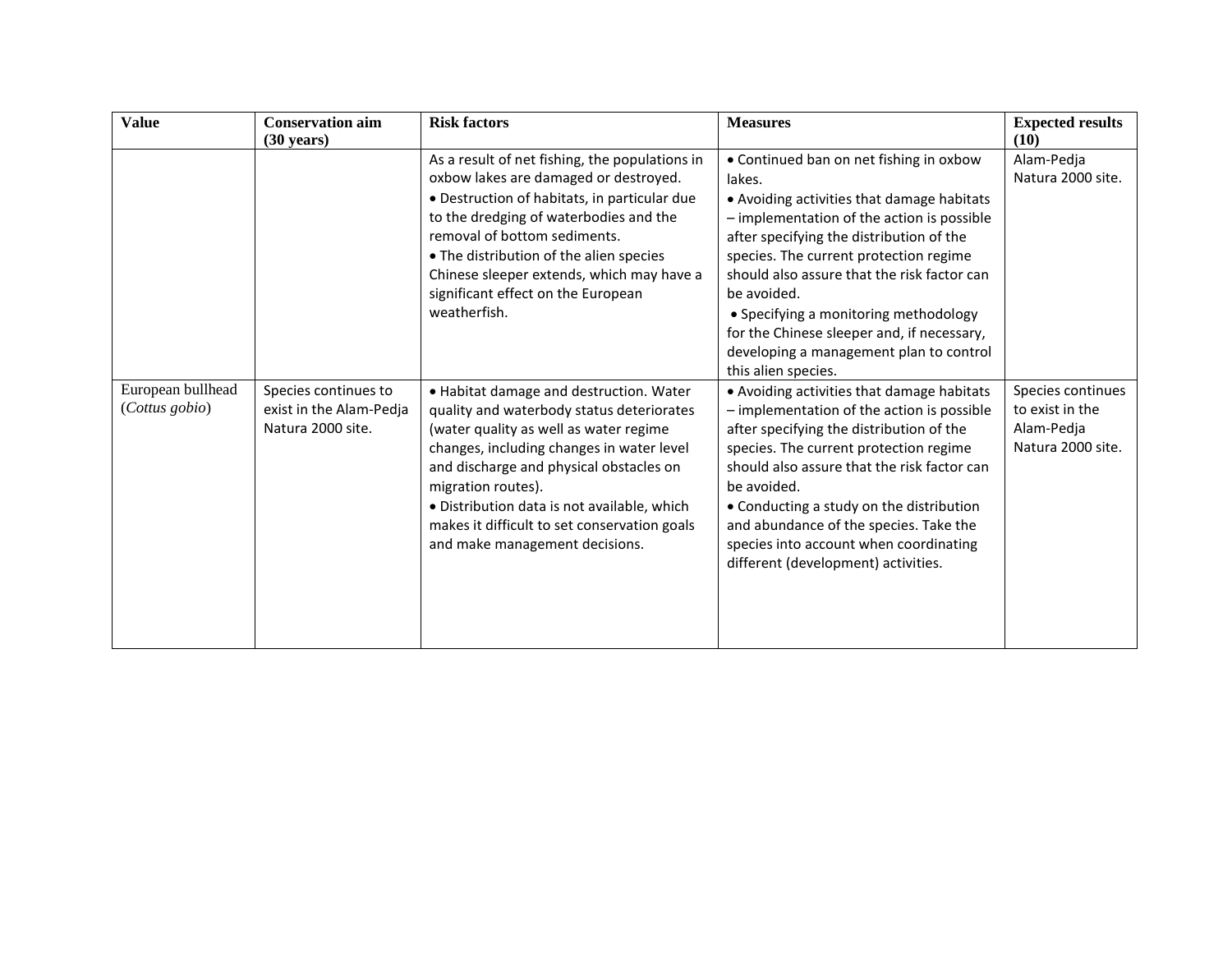## <span id="page-9-0"></span>THE OBJECTIVES AND RESULTS OF THE LIFE HAPPYRIVER PROJECT

The diversity and representativeness of the Alam-Pedja Nature Reserve is based on the existence of different habitats, the preservation of their interconnectedness and the achievement and maintenance of a good ecological status. A key part is played by various waterbodies, one of which, the Laeva River – a tributary of the Emajõgi River, which used to be an important fishrich river for locals – was deteriorated. Laeva River used to drain into Emajõgi River almost 5 km towards Lake Võrtsjärv from the Tallinn-Tartu highway, but after the river was diverted into a straight ditch several tens of kilometres long, the flow of water in the natural riverbed seized, and over time it filled with sediment and vegetation. A meandering fish-rich river was turned into a series of ponds with stagnant water.

The aim of the project was to restore the flow of Laeva River in its natural riverbed and to reconnect it with Emajõgi River. A recovering meandering river increases the number of habitats needed by both aquatic and terrestrial species, allows aquatic fauna and fish to migrate to suitable locations, and strengthens the populations of fish in the Emajõgi system, including populations of many protected species.

The objectives of the project were:

- To clear a 5.2 km long stretch (Karisto Brook) of the old riverbed in the lower reaches of the Laeva River and to restore the natural flow.
- To restore 12 hectares of alluvial meadows that are suitable for spawning for fish that spawn on alluvial meadows. To create  $300 \text{ m}^2$  of stretches of rivers with rapids that are suitable as spawning grounds.
- Strengthen the population of the protected asp in the Emajõgi system, stocking the river with 12,000 asp summerlings.
- Inform the public about project activities and increase people's awareness. Organise children and youth study camps for a total of 100 children.
- Carry out research on habitat restoration and changes in fish status.
- Increase the region's ability to provide various ecosystem services.

Project objectives were achieved. In addition to the restoration of the 5.2 km long former river section of the Laeva River located on the Aiu alluvial meadow (Karisto Brook in the environmental register), a 2.8 km long river section on the Älevi alluvial meadow, located 1 km upstream, was also restored. In total, **8 km** of restored riverbeds have flowing water and movement routes are open; the oxygen content of the water and the temperature readings correspond to the natural properties of watercourses, flora and fauna that is characteristic to watercourses is recovering. Fish species diversity has increased, fish fauna characteristic to the area has recovered, including protected fish species. As a result of the restoration work, more than 6 hectares of riverine habitats in good condition were added. Fish migrations can be hampered by beaver dams, the locations of which are recorded by hunters and local people in the area. These people also remove them, if necessary.

A total of **13 hectares** of semi-natural alluvial meadows, which are also important fish spawning grounds, were restored. Recovered meadows will join and extend the Aiu alluvial meadow that is under regular management. In order to improve the access to the managed alluvial meadow, a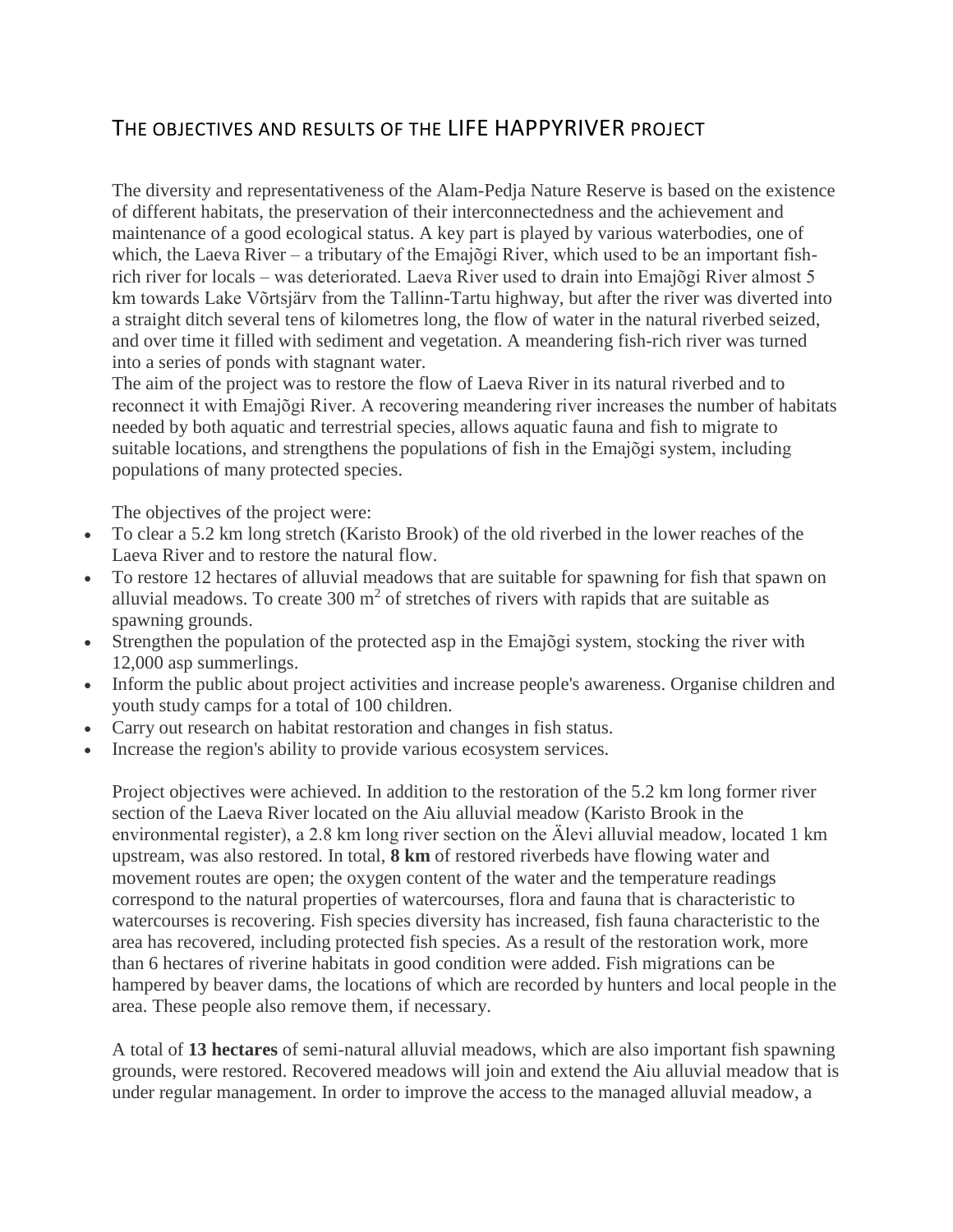bridge over the Laeva channel and a 270 m long road within the protected area were reconstructed as part of the project. RMK reconstructed a 570 m long road section outside of the protected area. This means that management equipment can move around, and vegetation collected from the alluvial meadows can be transported in the future.

During river restoration, fast-flowing river sections with gravel substrate were created; these are suitable spawning grounds for fish that spawn on rapids, such as asp. In total, over **300 m<sup>2</sup>** of such sections were created.

To strengthen the population of asp, a protected fish species, in the Emajõgi system and for the populations in the restored river sections to recover faster, Laeva River was stocked with a total of 12,000 asp summerlings. The restoration of the river and the stocking of asp have been successful. Studies of fish fauna have captured both adult specimens and juvenile fish of different ages.

Informing the public and awareness raising has been broad and comprehensive. For children and youth, three study camps were organised for introducing project actions, Alam-Pedja natural values and aquatic biota, especially fish. 100 young people participated in camps organised at Palupõhja; the camps were very popular.

Public interest in the project was very high. Project activities were repeatedly featured in media and publications. Particular attention was paid to the formal Laeva River re-opening event. Public interest and support for the project was very high. This is also illustrated by the socioeconomic impact study that was carried out. People believe that the restoration of the river is very valuable – 22 million euros in monetary terms.

The implementation of the project contributed to the objectives of the Alam-Pedja protected area, it increases the integrity of the protected area and the size of the area with good ecological status and improves connections between them. The project was an important extension of the LIFE Happyfish project that strengthens and amplifies its results.

Migration routes were also opened outside of the protected area on the larger tributaries (Pedja, Põltsamaa, Laeva, Elva) of the Emajõgi River; this supports and enhances project results and the positive effects of the actions. Passages for fish have been created in recent years, for example, in small towns of Puurmani and Laeva.

<span id="page-10-0"></span>Ecosystem services offered by natural waterbodies grew and became stronger.

#### PROPOSED MANAGEMENT ACTIONS

Project actions were planned and implemented in accordance with the Alam-Pedja Nature Reserve Protection Policy and the Management Plan. Therefore, the monitoring of the results of the project actions and their sustainability are ensured by the implementation of the Protection Policy and the Management Plan.

Table 2 of the action plan summarises an excerpt from the budget of the Alam-Pedja Natura 2000 Site Management Plan for the assessment of the status of watercourses (habitat type 3260) and for the implementation of actions necessary for the management and restoration of habitats. In the table, the activities have been divided into the following priority classes according to the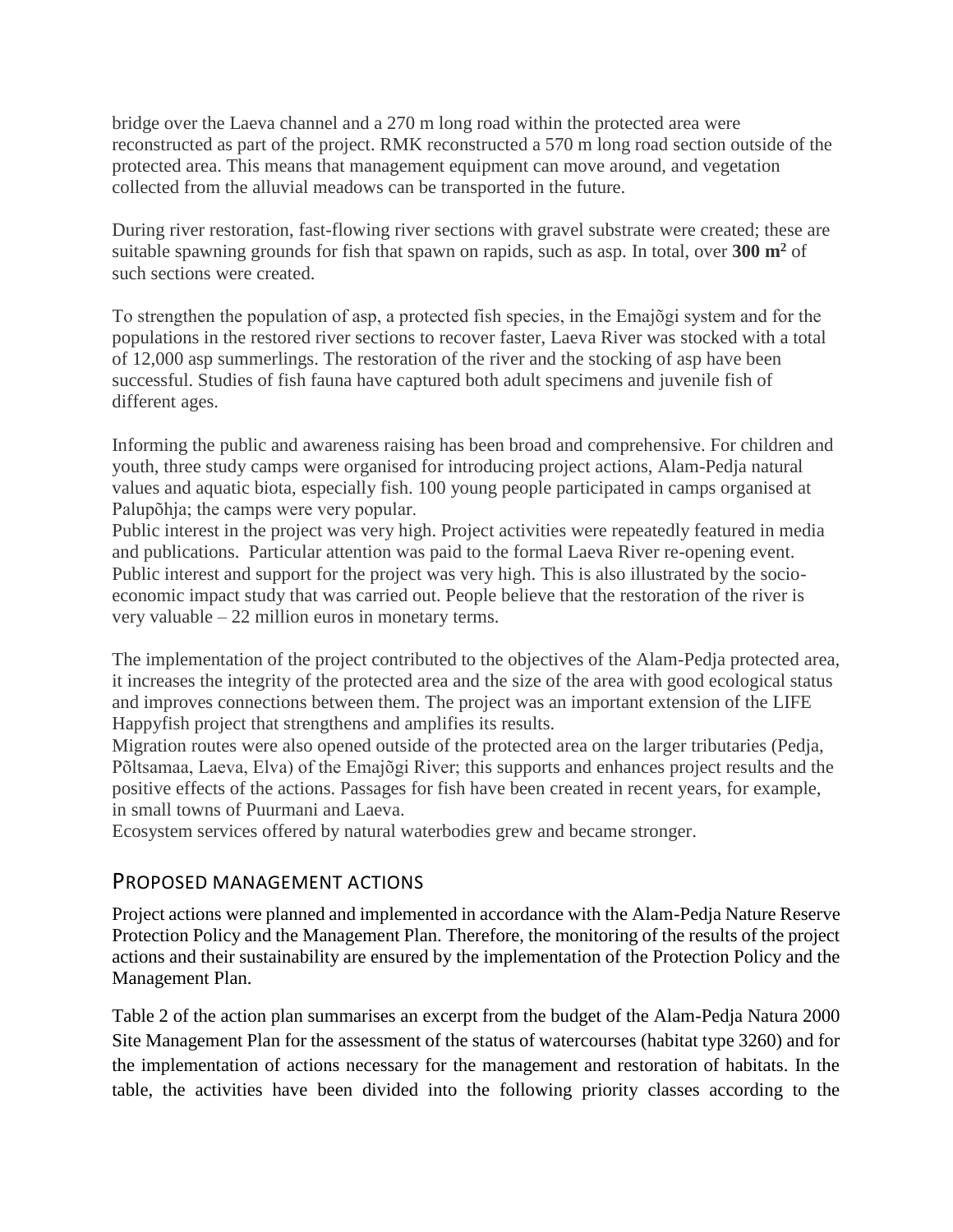importance of the action: 1) first priority – an essential action without which it is impossible to meet the protection objectives within the planned time period, a measure aimed at preserving the values and eliminating an existing risk factor; action necessary for assessing management effectiveness; 2) second priority – a necessary action aimed at restoring and exhibiting values and on eliminating potential risk factors; 3) third priority – recommended action, that is, an action that indirectly contributes to the preservation and restoration of values and the elimination of risk factors.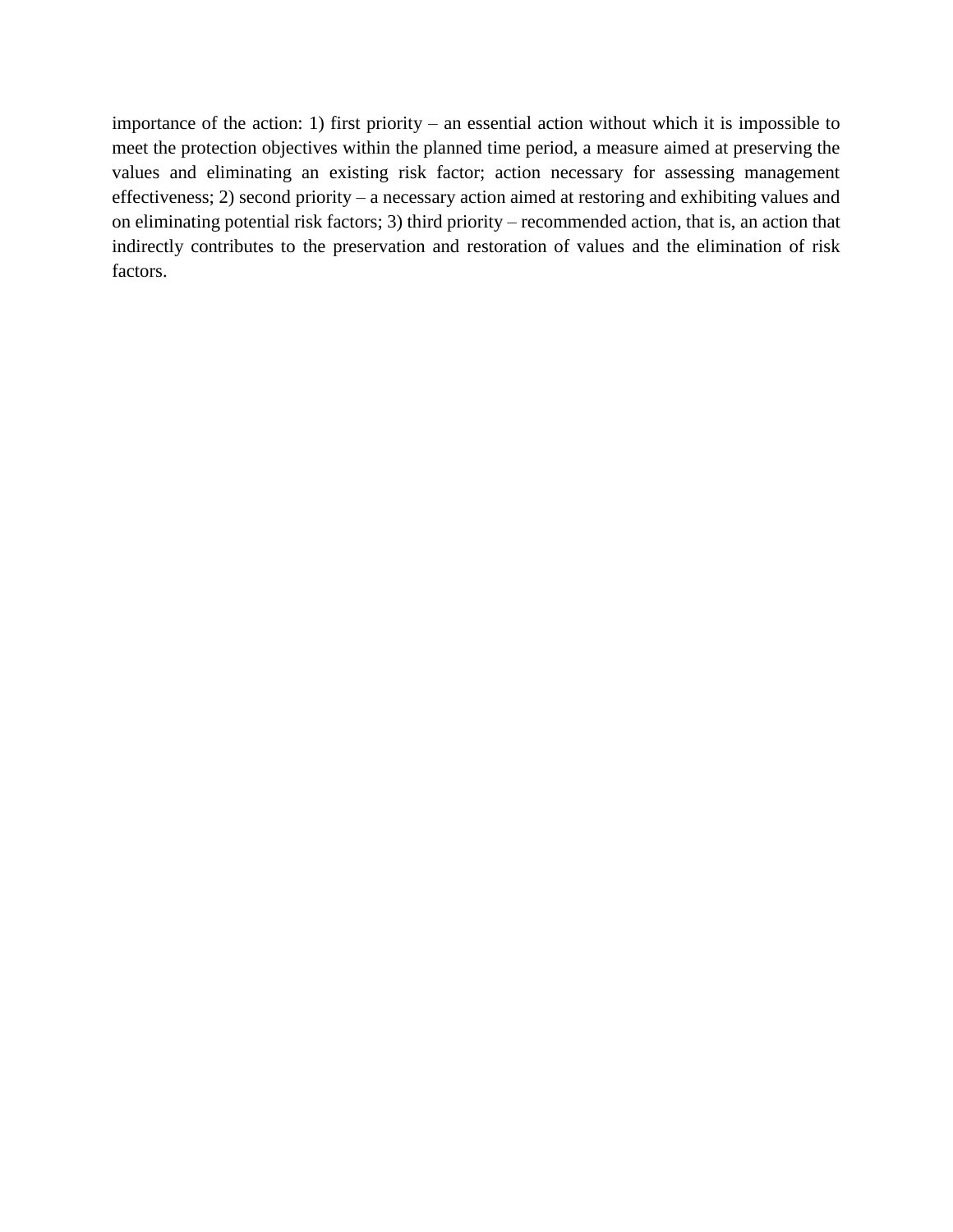Table 2. Budget of the Alam-Pedja Natura 2000 Site Management Plan for the Period 2016–2025 (excerpt from the management plan, costs in hundreds of euros)

|                                    | Name of action                                                                   | Type of<br>action                           | Organiser                          | Priority                         | 2016                      | 2017 | 2018                      | 2019                      | 2020 | 2021 | 2022                      | 2023 | 2024 | 2025 | Total |
|------------------------------------|----------------------------------------------------------------------------------|---------------------------------------------|------------------------------------|----------------------------------|---------------------------|------|---------------------------|---------------------------|------|------|---------------------------|------|------|------|-------|
|                                    |                                                                                  |                                             |                                    | Inventories, monitoring, studies |                           |      |                           |                           |      |      |                           |      |      |      |       |
| 4.1.1                              | National monitoring                                                              | National<br>monitoring                      | <b>KAUR</b>                        |                                  | $\boldsymbol{\mathsf{x}}$ | X    | $\boldsymbol{\mathsf{x}}$ | $\boldsymbol{\mathsf{x}}$ | X    | X    | $\boldsymbol{\mathsf{x}}$ | x    | X    | X    |       |
| 4.1.5                              | Monitoring the state of oxbow<br>lakes, including the status of<br>aquatic biota | Monitoring                                  | KeA                                |                                  | 10                        |      |                           |                           |      | 10   |                           |      |      |      | 20    |
|                                    |                                                                                  |                                             |                                    | Management, restoration, control |                           |      |                           |                           |      |      |                           |      |      |      |       |
| 4.2.3                              | Removal of beaver dams (as<br>needed)                                            | Control of<br>problematic<br>species        | KeA, RMK,<br>interested<br>parties |                                  | 8                         | 8    | 8                         | 8                         | 8    | 8    | 8                         | 8    | 8    | 8    | 80    |
| 4.2.4                              | Mowing of semi-natural<br>communities                                            | Community<br>management                     | KeA, RMK,<br>interested<br>parties |                                  | 1088                      | 1156 | 1224                      | 1292                      | 1360 | 1428 | 1496                      | 1564 | 1632 | 1700 | 13940 |
| 4.2.8                              | Managing the mouths of oxbow<br>lakes, as needed                                 | Community<br>management                     | KeA                                |                                  | 15                        | 15   | 15                        | 15                        | 15   | 15   | 15                        | 15   | 15   | 15   | 150   |
| 4.2.9                              | Restoration of the lower reaches<br>of the Laeva River                           | Community<br>restoration                    | <b>RMK</b>                         | $\mathbf{H}$                     | 110                       | 500  | 1480                      | 10                        | 10   |      |                           |      |      |      | 2110  |
| Infrastructure, equipment, animals |                                                                                  |                                             |                                    |                                  |                           |      |                           |                           |      |      |                           |      |      |      |       |
| 4.3.1                              | Establishing access roads to<br>alluvial meadows                                 | Establishment<br>of other<br>infrastructure | <b>RMK</b>                         |                                  | X                         | x    | x                         | x                         | x    |      |                           |      |      |      |       |

**Organisers**: KAUR – Estonian Environment Agency, KeA – Environmental Board, RMK – State Forest Management Centre